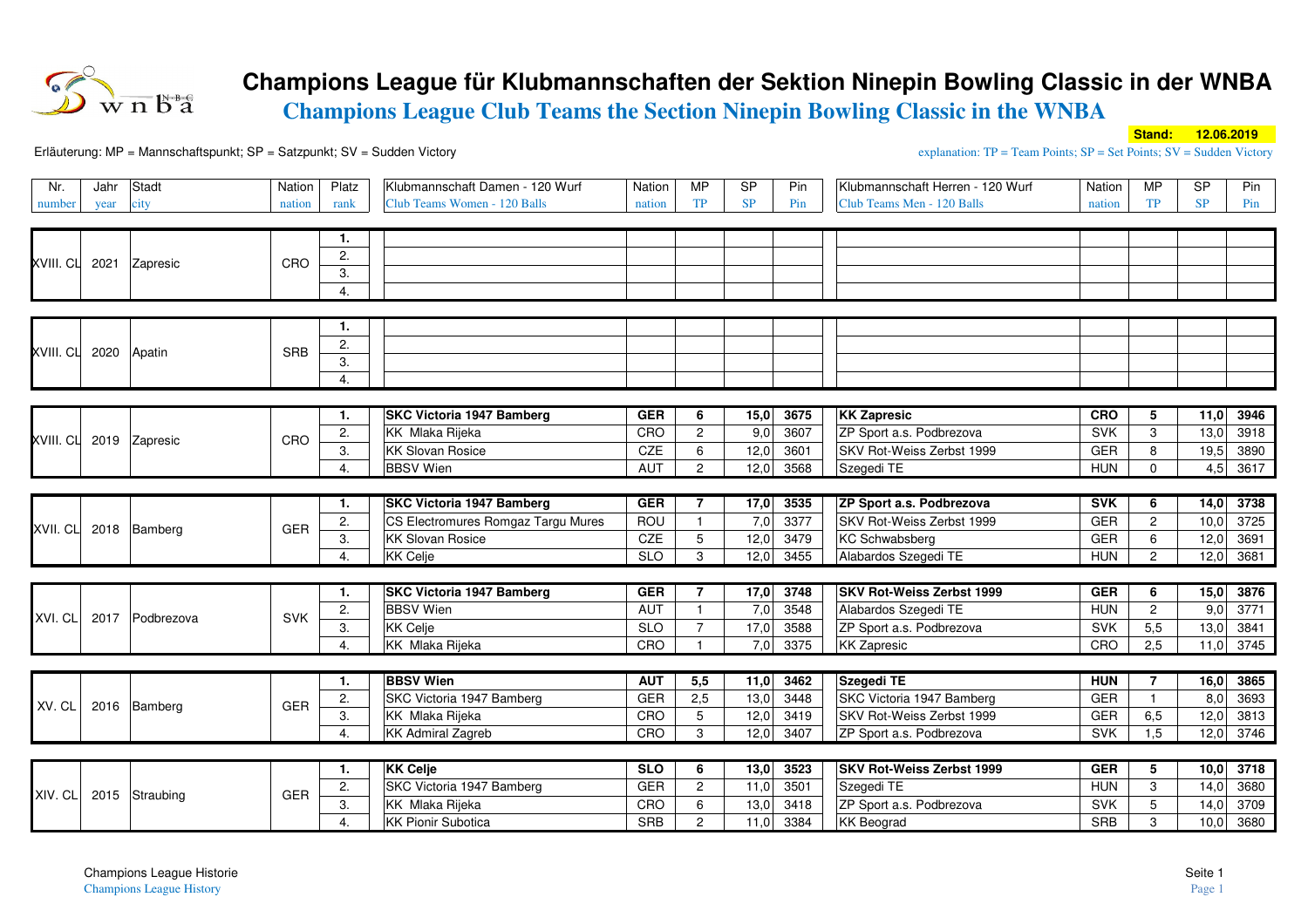

## **Champions League für Klubmannschaften der Sektion Ninepin Bowling Classic in der WNBA**

**Champions League Club Teams the Section Ninepin Bowling Classic in the WNBA** 

**Stand: 12.06.2019**

Erläuterung: MP = Mannschaftspunkt; SP = Satzpunkt; SV = Sudden Victory

**explanation:**  $TP = Team$  Points;  $SP = Set$  Points;  $SV = S$ udden Victory

| Nr.      | Jahr | Stadt           | Nation     | Platz | Klubmannschaft Damen - 120 Wurf    | Nation     | <b>MP</b>       | S <sub>P</sub> | Pin  | Klubmannschaft Herren - 120 Wurf | Nation     | MP             | S <sub>P</sub> | Pin  |
|----------|------|-----------------|------------|-------|------------------------------------|------------|-----------------|----------------|------|----------------------------------|------------|----------------|----------------|------|
| number   | year | city            | nation     | rank  | Club Teams Women - 120 Balls       | nation     | <b>TP</b>       | SP             | Pin  | Club Teams Men - 120 Balls       | nation     | TP             | <b>SP</b>      | Pin  |
|          |      |                 |            |       |                                    |            |                 |                |      |                                  |            |                |                |      |
|          |      |                 |            | 1.    | <b>KK Celje</b>                    | <b>SLO</b> | 5               | 12,5           | 3676 | <b>Szegedi TE</b>                | <b>HUN</b> | 5              | 14,5           | 3902 |
| XIII. CL | 2014 | Straubing       | <b>GER</b> | 2.    | SKC Victoria 1947 Bamberg          | GER        | 3               | 11,5           | 3588 | KK Zadar                         | CRO        | 3              | 9,5            | 3756 |
|          |      |                 |            | 3.    | <b>KK Pionir Subotica</b>          | SRB        | 7,5             | 18,0           | 3524 | SKV Rot-Weiss Zerbst 1999        | GER        | 6              | 15,0           | 3948 |
|          |      |                 |            | 4.    | <b>KK Mlaka Rijeka</b>             | CRO        | 0,5             | 6,0            | 3384 | <b>KK Zapresic</b>               | CRO        | $\overline{2}$ | 9,0            | 3727 |
|          |      |                 |            |       |                                    |            |                 |                |      |                                  |            |                |                |      |
|          |      |                 |            | 1.    | <b>SKC Victoria 1947 Bamberg</b>   | <b>SLO</b> | 5               | 12,0           | 3582 | <b>Szegedi TE</b>                | <b>HUN</b> | 6              | 14,5           | 3904 |
| XII. CL  | 2013 | Podbrezova      | <b>SVK</b> | 2.    | <b>KK Lanteks Celje</b>            | GER        | 3               | 12,0           | 3578 | ZP Sport a.s. Podbrezova         | SVK        | $\overline{c}$ | 9,5            | 3751 |
|          |      |                 |            | 3.    | CS Electromures Romgaz Targu Mures | <b>ROU</b> | $5\overline{)}$ | 14,0           | 3489 | <b>KK Beograd</b>                | SRB        | 6              | 14,0           | 3771 |
|          |      |                 |            | 4.    | <b>KK Pionir Subotica</b>          | <b>SRB</b> | 5               | 10,0           | 3393 | BSV Voith St. Pölten             | <b>AUT</b> | $\overline{2}$ | 10,0           | 3698 |
|          |      |                 |            |       |                                    |            |                 |                |      |                                  |            |                |                |      |
|          |      |                 |            | 1.    | <b>KK Lanteks Celje</b>            | <b>SLO</b> | 5               | 14,0           | 3423 | ZP Sport a.s. Podbrezova         | <b>SVK</b> | 6              | 15,5           | 3651 |
| XI. CL   | 2012 | Celje           | <b>SLO</b> | 2.    | SKC Victoria 1947 Bamberg          | GER        | 3               | 10,0           | 3392 | SKC Victoria 1947 Bamberg        | GER        | $\overline{c}$ | 8,5            | 3610 |
|          |      |                 |            | 3.    | CS Conpet Petrolul Ploiesti        | <b>ROU</b> | 6               | 14,5           | 3366 | SKV Rot-Weiß Zerbst 1999         | GER        | 6              | 15,0           | 3607 |
|          |      |                 |            | 4.    | ASKÖ KSC Schneegattern             | AUT        | $\overline{2}$  | 9,5            | 3274 | <b>KK Zapresic</b>               | CRO        | $\overline{c}$ | 9,0            | 3457 |
|          |      |                 |            |       |                                    |            |                 |                |      |                                  |            |                |                |      |
|          |      |                 |            | 1.    | <b>KK Lanteks Celje</b>            | <b>SLO</b> | 8               | 18,0           | 3475 | ZP Sport a.s. Podbrezova         | <b>SVK</b> | 5              | 11,5           | 3699 |
| X. CL    | 2011 | Bad Langensalza | GER        | 2.    | <b>KK Pionir Subotica</b>          | SRB        | $\mathbf 0$     | 6,0            | 3293 | SKV Rot-Weiß Zerbst 1999         | <b>GER</b> | 3              | 12,5           | 3629 |
|          |      |                 |            | 3.    | SKC Victoria 1947 Bamberg          | GER        | 6               | 13,5           | 3396 | Szegedi TE                       | <b>HUN</b> | 6              | 16,0           | 3614 |
|          |      |                 |            | 4.    | CS Electromures Romgaz Targu Mures | <b>ROU</b> | $\overline{2}$  | 10,5           | 3366 | <b>KK Zadar</b>                  | CRO        | $\overline{c}$ | 8,0            | 3562 |
|          |      |                 |            |       |                                    |            |                 |                |      |                                  |            |                |                |      |
|          |      |                 |            | 1.    | <b>SKC Victoria 1947 Bamberg</b>   | <b>GER</b> | 6,5             | 13,0           | 3526 | SKV Rot-Weiß Zerbst 1999         | <b>GER</b> | 6              | 13,0           | 3635 |
| XI. CL   | 2010 | Apatin          | SRB        | 2.    | <b>KK Lanteks Celje</b>            | <b>SLO</b> | 1,5             | 11,0           | 3490 | Szegedi TE - Gaboatransz         | <b>HUN</b> | $\mathbf{2}$   | 11,0           | 3591 |
|          |      |                 |            | 3.    | CS Electromures Romgaz Targu Mures | <b>ROU</b> | $\overline{7}$  | 14,0           | 3350 | TK Zalaegerszegi TK FMVaS        | <b>HUN</b> | 6              | 14,0           | 3670 |
|          |      |                 |            | 4.    | <b>KK Pionir Subotica</b>          | SRB        | $\overline{1}$  | 10,0           | 3284 | SKC Victoria 1947 Bamberg        | GER        | 2              | 10,0           | 3619 |
|          |      |                 |            |       |                                    |            |                 |                |      |                                  |            |                |                |      |
|          |      |                 |            | 1.    | <b>SKC Victoria 1947 Bamberg</b>   | <b>GER</b> | $\overline{7}$  | 18,0           | 3497 | <b>SKC Victoria 1947 Bamberg</b> | <b>GER</b> |                | 16,5           | 3835 |
| VIII. CL | 2009 | Koblach         | AUT        | 2.    | <b>KK Pionir Subotica</b>          | SRB        | $\mathbf{1}$    | 6,0            | 3225 | SKV Rot-Weiß Zerbst 1999         | <b>GER</b> |                | 7,5            | 3696 |
|          |      |                 |            | 3.    | <b>KK Miroteks Celje</b>           | <b>SLO</b> | 8               | 14,5           | 3351 | TK Zalaegerszegi TK FMVaS        | <b>HUN</b> | 5              | 12,5           | 3797 |
|          |      |                 |            | 4.    | KS Polonia 1912 Leszno             | POL        | $\mathbf 0$     | 9,5            | 3263 | Szegedi TE - Gaboatransz         | <b>HUN</b> | 3              | 11,5           | 3779 |
|          |      |                 |            |       |                                    |            |                 |                |      |                                  |            |                |                |      |
|          |      | Zalaegerszeg    | <b>HUN</b> | 1.    | <b>KK Miroteks Celje</b>           | <b>SLO</b> | 6               | 13,0           | 3320 | TK Zalaegerszegi TK FMVaS        | <b>HUN</b> | 6              | 13,0           | 3666 |
| VII. CL  | 2008 |                 |            | 2.    | ZTE-ZAEV Nöi Zalaegerszeg          | <b>HUN</b> | $\overline{c}$  | 11,0           | 3303 | <b>KK Zadar</b>                  | CRO        | $\overline{c}$ | 11,0           | 3490 |
|          |      |                 |            | 3.    | SKK Podravka Koprivnica            | CRO        | $5\phantom{.0}$ | 15,0           | 3381 | SKV Rot-Weiß Zerbst 1999         | <b>GER</b> | 4,5            | 10,0           | 3618 |
|          |      |                 |            | 4.    | SKC Victoria 1947 Bamberg          | <b>GER</b> | 3               | 9,0            | 3320 | ZP Sport a.s. Podbrezova         | <b>SVK</b> | 3,5            | 14,0           | 3577 |